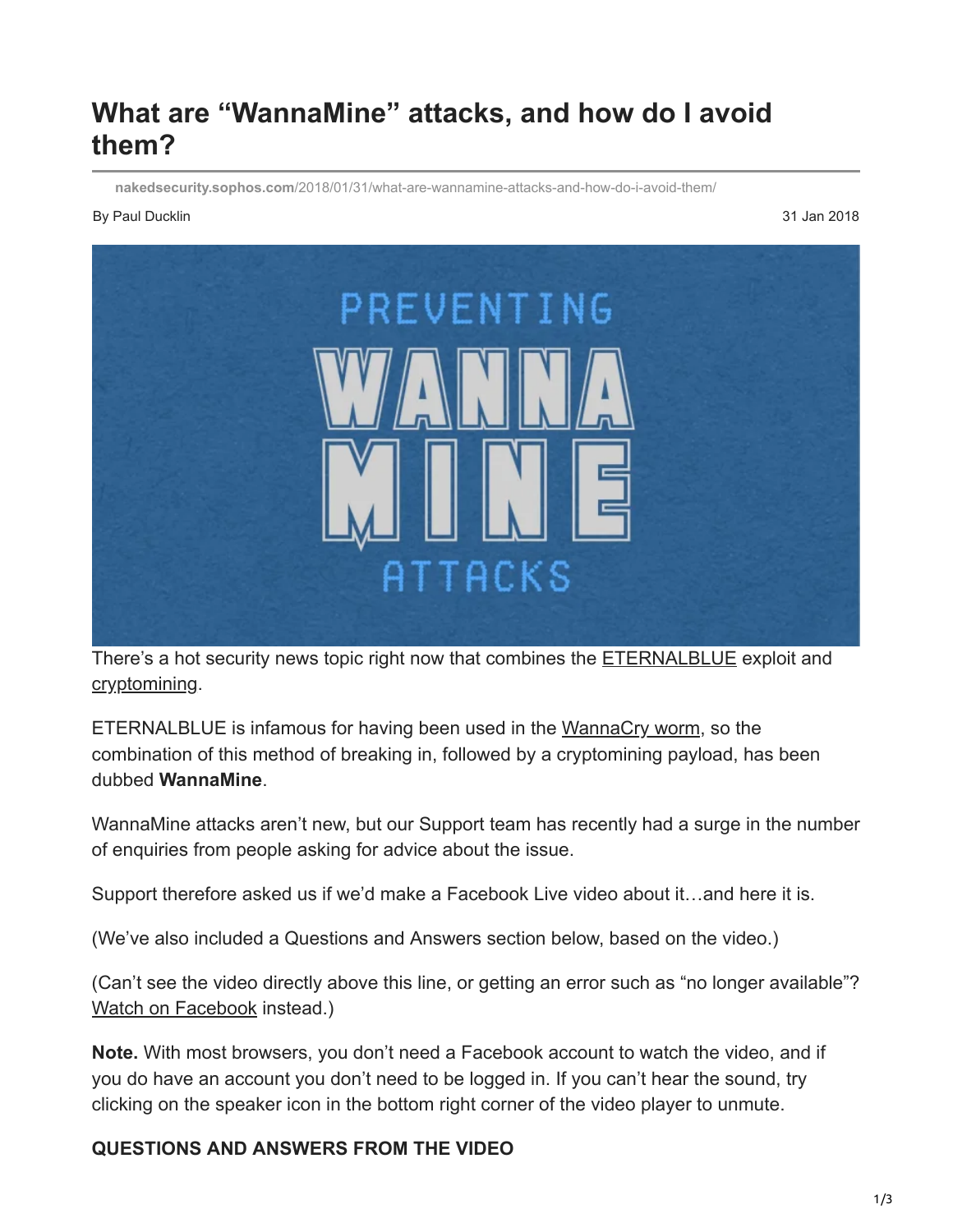### **Q. Is WannaMine like WannaCry? Is it ransomware that scrambles my disk?**

**A.** The name "WannaMine" is a portmanteau word that refers to a malware family that uses the network spreading capabilities of *Wanna*Cry to deliver crypto*mining* malware rather than ransomware.

#### **Q. What is cryptomining malware? Is it as dangerous as ransomware?**

**A.** Cryptomining is when crooks secretly get your computer to do the calculations needed to generate cryptocurrency, such as Bitcoin, Monero or Ethereum; the crooks keep any cryptocoin proceeds for themselves.

To make money with cryptomining, you need a lot of electricity to deliver a lot processing power on a lot of computers.

By illegally installing cryptominers inside your network, the crooks therefore steal your resources to do their work.

### **Q. Can cryptomining damage my computer?**

**A.** We've seen stories of mobile phone batteries bulging due to overheating when the device was deliberately forced to do mining calculations for hours on end.

However, WannaMine doesn't run on mobile phones – it attacks Windows computers.

Nevertheless, even if no permanent damage is done, you'll probably find your laptop batteries draining much faster than usual, your fans running flat out, and your laptop being noticeably hotter than usual.

Also, if malware like WannaMine can penetrate your network, you are at serious risk of other malware at the same time, including ransomware.

We frequently see evidence of cryptomining left behind on computers that were zapped by ransomware, so don't ignore WannaMine infections if they show up – where one crooks goes, others will surely follow.

### **Q. If I don't own any cryptocoins and I'm not part of the cryptocurrency scene, am I still at risk?**

### **A.** Yes.

WannaMine malware attacks aren't trying to locate your digital cryptocurrency stash and steal it.

They want free use of your computer for cryptomining calculations of their own, whether you're interested in cryptocurrency or not.